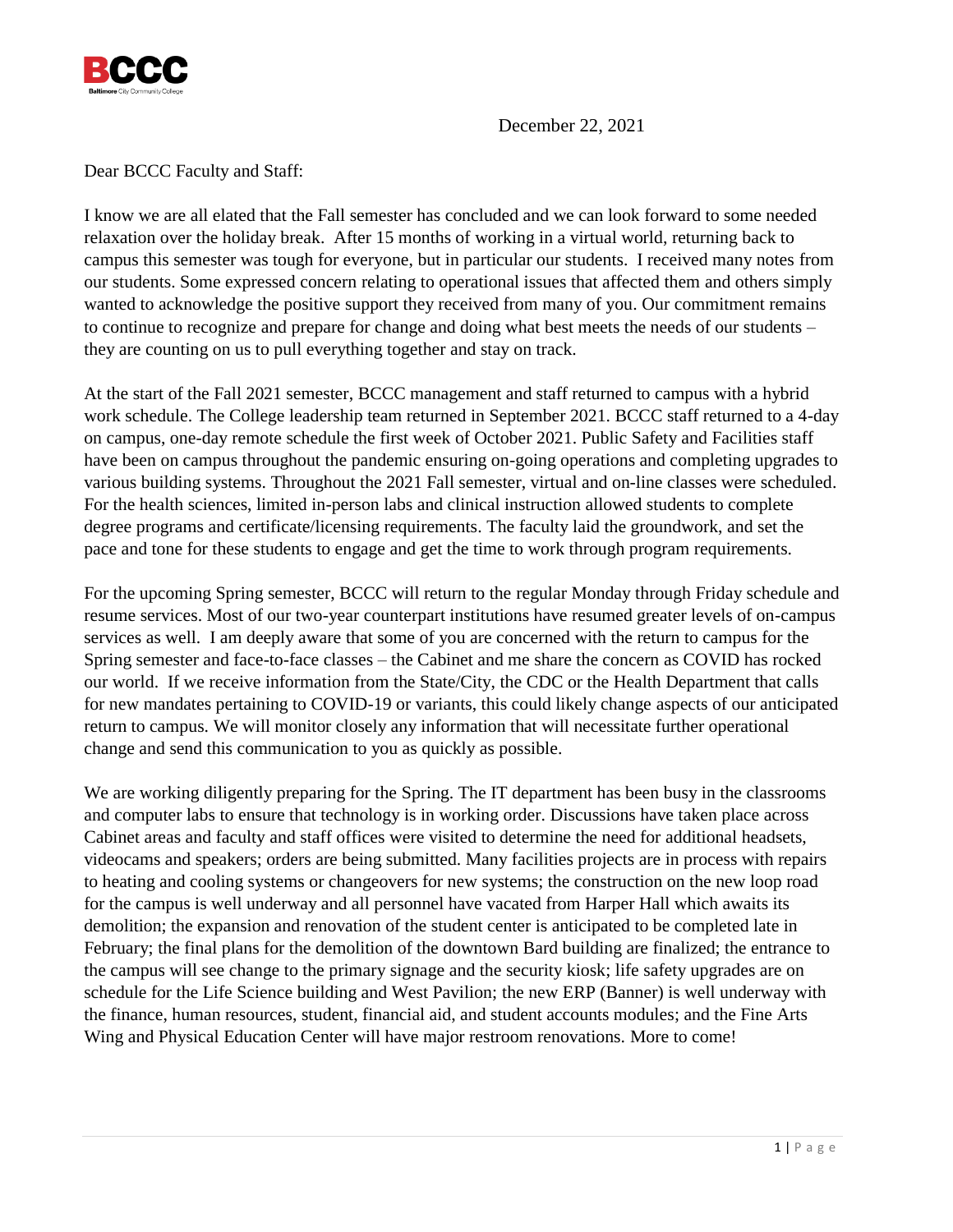

The Spring President's Forum is scheduled for January 4 through the 7, 2022 with a host of professional development sessions; a tentative outline will be provided. The Faculty Senate meeting will take place during the Forum week on January 7 and Senate President Dr. Katana Hall will provide the meeting details for the faculty.

We are continuing to follow CDC and Baltimore City Health Department guidelines and encourage all members of the community to get vaccinated and use precautions to fight the spread of COVID. At this time, BCCC does not require vaccinations, but requires those on campus to wear a mask, maintain social distancing, and self-monitor for symptoms. In addition, temperature checks will be required upon entry to a BCCC facility. Those with an elevated temperature may not enter and will be encouraged to consult with their healthcare provider. BCCC continues to host a CVS clinic on the campus and community members may get COVID tested on campus at no cost; we may also have vaccinations available again onsite.

Facemask and social distancing requirements remain in effect and PPE has been distributed and made readily available. Plexiglass has been placed in a number of common reception areas and will be available if needed for individuals in front facing offices where students are individually served. To ensure the on-going safety of the BCCC Community, COVID protocols for social distancing, facecoverings, temperature checks, and self-monitoring will be followed. Public Safety will monitor entrances at each building and patrol the campus locations. Extra masks are available from Public Safety in each building, but personnel are expected to bring their own.

In the event that a person reports an elevated temperature or other COVID symptoms while on campus, they will be asked to leave campus to consult with their healthcare provider. The College will monitor COVID-related incidents on campus. Public Safety serves as the point of contact in each building to respond to any COVID-related issues or concerns. The following summarizes safety requirements:

## **BCCC COVID Safety Requirements**

- Masks will be required indoors at all BCCC facilities regardless of vaccination status.
- Social Distancing and limited class size will be enforced.
- Limited large-group functions will be scheduled on campus.
- No group dining functions, and the café is temporarily closed.
- All BCCC employees are encouraged to be fully vaccinated or tested for COVID-19 on a weekly basis. On-site testing is available through the CVS clinic.
- Students taking in-person classes or using in-person services are also encouraged to be fully vaccinated or tested for COVID-19 on a weekly basis.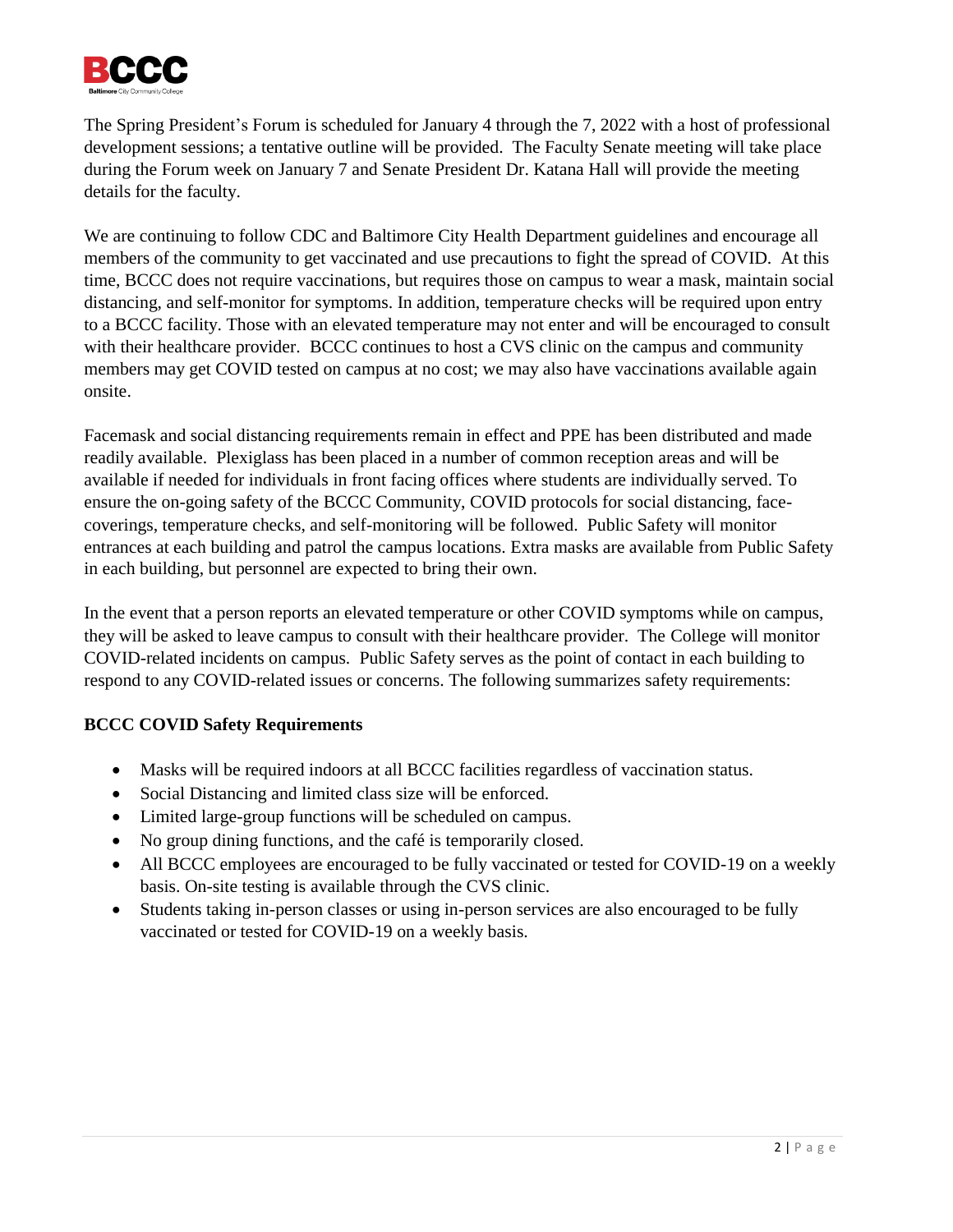

## **COVID Response Protocol**

If an employee or student is experiencing COVID-19 symptoms, do not come to campus. Common COVID-19 symptoms are:

- Fever or chills
- Cough Shortness of breath or difficulty breathing
- Fatigue Muscle or body aches
- Headache
- New loss of taste or smell
- Sore throat
- Congestion or runny nose
- Nausea or vomiting
- Diarrhea

The College's Public Safety staff will advise the appropriate supervisors, employees, faculty and staff on next steps. Public Safety will manage each individual case from the initial report to clearance to return to campus. A College representative will contact any campus-related individuals that the employee or student has come into close contact with, stating that they must quarantine until further notice because they may have been exposed to a presumptively ill person while on campus, unless the individual was fully vaccinated prior to the exposure. To the extent possible, the College will not disclose personally identifiable information. Local health departments may also conduct contact tracing and advise employees and students of next steps regarding testing and quarantine requirements.

Federal law prohibits employers from discharging or in any manner discriminating against an employee for reporting work-related injuries or illness and from discriminating against an employee for exercising rights under, or as a result of actions that are required by, federal law. Federal law also protects the employee from retaliation for filing an occupational safety or health complaint, reporting a work-related injuries or illness or otherwise exercising any rights afforded by the Occupational Safety and Health Act.

During the December Board of Trustees meeting, I also responded to a number of points and questions below raised by faculty regarding the Spring semester return to campus. Some of these points are also detailed in the above paragraphs:

- *Current Public Safety and Facilities schedule is not articulated.*  Public Safety staff monitor the campus at all times (24/7). This includes staff at each building entrance and on patrol of the main campus and all other campus locations.
- *Current safety protocols unarticulated.* All COVID protocols are based on Baltimore City Department of Health and CDC Guidelines. These are posted on the BCCC website.
- *No guidance for return to campus.* Updates have been provided from the President and Cabinet and on the BCCC website. Updates should also be a regular part of your discussions during departmental meetings.
- *Would students be required to be vaccinated and wear masks to attend physical classes?* Currently, there is no vaccine mandate. However, there is a city-wide mask mandate for all those in public. Given the surge in cases in Maryland, we are reviewing a vaccine requirement for faculty, staff and students; it is anticipated that the State will move in the direction of a vaccine mandate. Information will then be provided about the process for validating vaccination status.